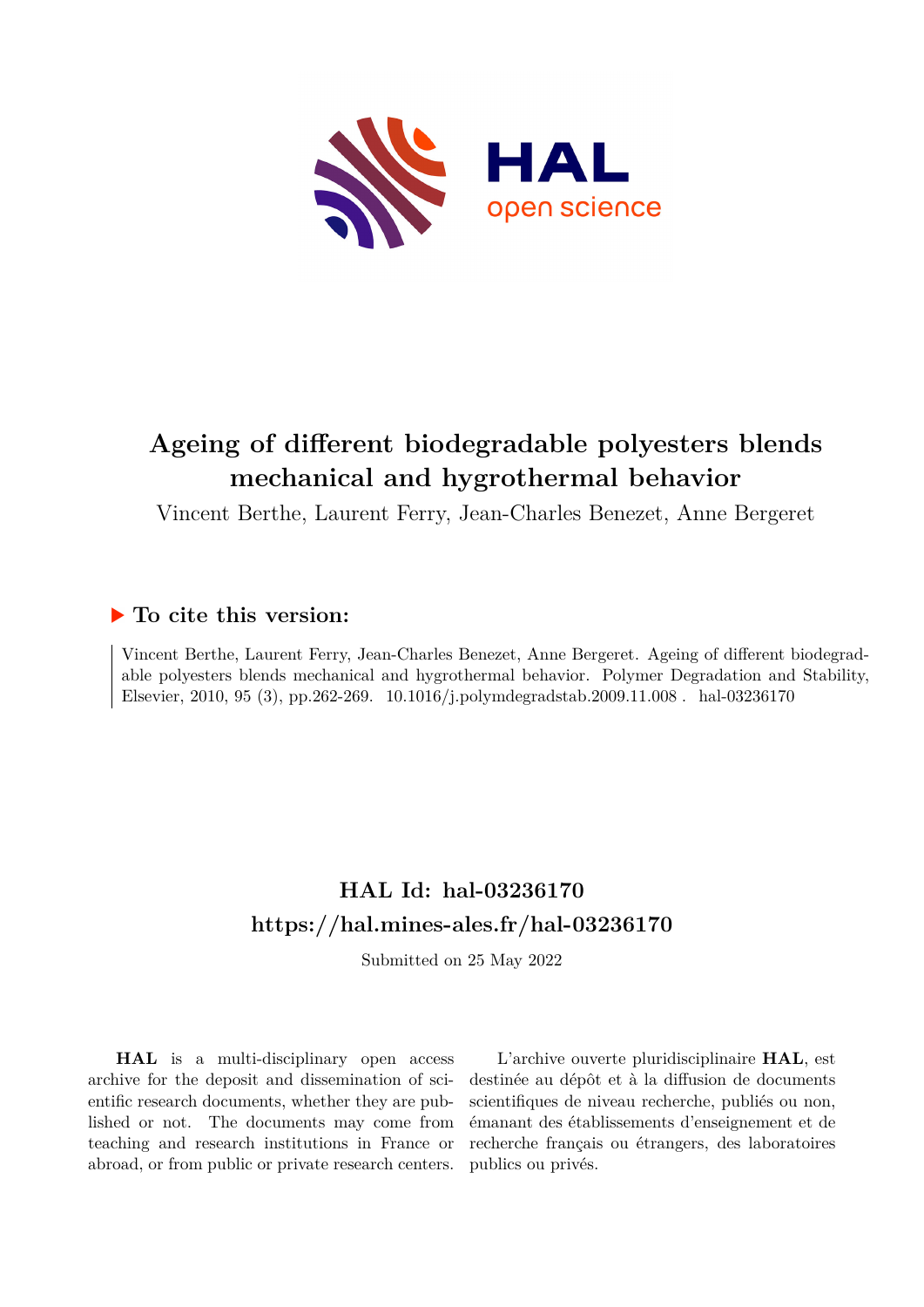# Ageing of different biodegradable polyesters blends mechanical and hygrothermal behavior

# V. Berthé, L. Ferry, J.C. Bénézet, A. Bergeret\*

Centre des Matériaux de Grande Diffusion, Ecole des Mines d'Alès, 6 avenue de Clavières, 30319 ALES Cedex, France

#### **ABSTRACT**

The aim of this study is to better understand the performance of binary blends of biodegradable polyesters when exposed to hygrothermal ageing, in order to overcome some of their limitations such as water resistance. For this, blends have been prepared by extrusion using two P(L)LA (L-poly-(lactic acid)) of different molecular weights and PεCL (poly-ε-caprolactone). Mechanical properties over ageing are reported and compared to pure P(L)LA. Blending P&CL to P(L)LA allowed to improve P(L)LA initial resilience. During ageing, crystallinity increase seemed to lower water uptake at short ageing times, while osmotic cracking was found to possibly occur in pure P(L)LA for long ageing times, thus increasing water uptake. Besides, P(L)LA/PECL blends water uptake remained constant over ageing. Finally, while P(L)LA resilience decrease could be related to chain scission, blend aptitude to elongation decrease was related to interphase decohesion, at long ageing times. Results showed P(L)LA molecular weight influence on both initial mechanical properties and water uptake.

Keywords: Polylactide Poly-ε-caprolactone Melt blending Swelling behavior Hygrothermal ageing

#### 1. Introduction

Ecological issues such as garbage and waste management have to be faced up to. The need to develop biologically degradable plastics and products that may be composted is now tremendous. Aliphatic polyesters are an important family of biodegradable materials. In particular P $\epsilon$ CL [1,2] and P(L)LA [3,4] have been widely studied for their usefulness in biomedical applications. Indeed, aliphatic polyesters have a large field of application, with medical care, agricultural and packaging being the most widely researched fields. This is why there is intense scientific interest in multiphase aliphatic polyester blends [5,6] or alloys, since there are potential opportunities for combining their attractive features into a single one. Many publications attempted to enlarge P(L)LA applicability such as improving both elongation and resilience [7,8].

P(L)LA being brittle, its elongation at break can be improved by plasticizing [9] while improvement of impact strength was reported by blending [5,6,10]. Concerning plasticization, P(L)LA being semicrystalline, the plasticizers are incorporated primarily into the amorphous parts [9]. But, as a common defect of the P(L)LA plasticizers, the migration of plasticizer molecules to the material surface is a practical obstacle to their application [11]. Yet, concerning blending and impact modification, most commercial polymers that have been blended to P(L)LA do not to diffuse at the material surface during ageing. Still, most of those polymers are not biodegradable: low-density-poly-ethylene [12], polyisoprene [13], poly-ethylene-co-acrylic [14].

P(L)LA has also been blended to many polymers among which aliphatic polyesters which are biodegradable  $P(D)LA$  ( $D-Doly$ -(lactic acid)) [15], P<sup>gCL</sup> [16], PBAT (poly-butylene-adipate-co-terephtalate) [17], PHBV (poly-3-hydroxydutyrate-co-3-hydroxyvalerate) [18], PHBV/PHH (poly-3-hydroxydutyrate-co-3-hydroxyvalerate-co-3 hydroxyhexanoate) [19], PBS (poly-butylene-succinate) [20], PES (poly-ethylene-succinate) [21] and some of their copolymers [22]. One should have in mind that those blend mechanical properties may also be dependent on both the molding process and the molecular weight of the materials [23]. In addition, control of water sensitivity and biodegradability of P(L)LA was studied when blended to P $\epsilon$ CL [24]. Polylactide blends with P $\epsilon$ CL phase-separate  $[16,22,25-32]$ . P(L,D)LA (L,D-poly-(lactic acid))/P $\epsilon$ CL blends  $[16,29,31]$ show a lower critical solution temperature. The morphology, structure, and physical properties of P(L)LA/PεCL blends were observed for blends prepared by solution-casting [6,22]. Concerning the P(L)  $LA/PeCL$  blends prepared by melt mixing, the thermal properties and phase morphology of P(L)LA/PεCL were found to reflect an immiscible behavior, even though it was suggested, using Dynamical Mechanical Analysis, that P&CL may be partially miscible in P(L)LA-rich phase (but only up to 1 wt% PECL) [35]. Basing our choice on literature dealing with P(L)LA impact resistance improvement [28,29,33], we studied one specific P(L)LA based blend: P(L)LA/P<sup>3</sup>CL w:w 80/20.

Corresponding author. Tel.:  $+33$  4 66 78 53 44; fax:  $+33$  4 66 78 53 65. E-mail address: [Anne.Bergeret@ema.fr](mailto:Anne.Bergeret@ema.fr) (A. Bergeret).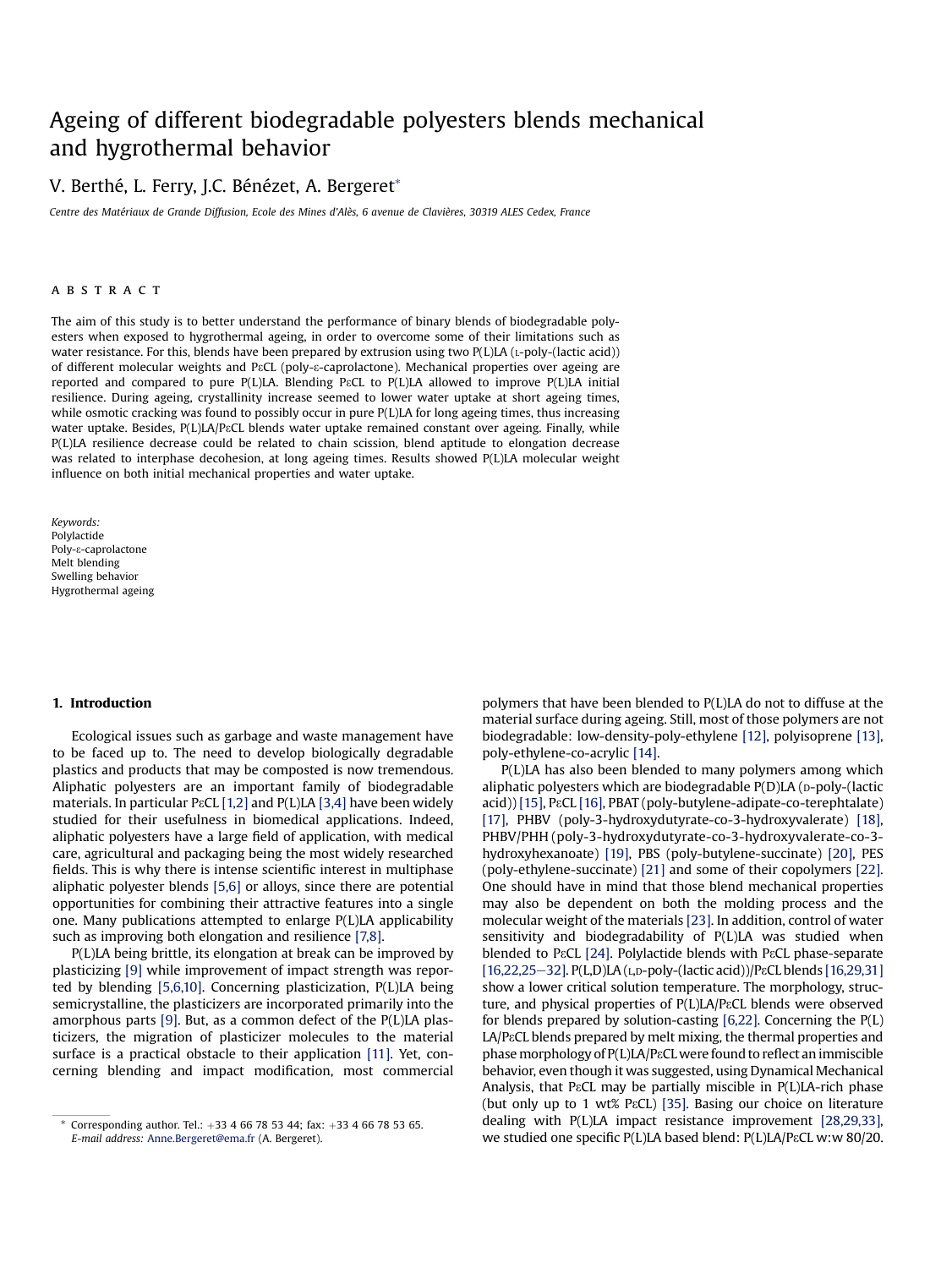Some applications of P(L)LA require a deep knowledge about the durability and predictability of the macroscopic properties. In this context, we performed hygrothermal ageing. Samples exposed to humidity and temperature accurately simulate most P(L)LA application shelf-life environment [34]. The rate of P(L)LA hydrolysis increases markedly above Tg [34] and also as the hydrolysis proceeds, presumably due to the production of hydrophilic groups (alcohol, acid.) [35]. Likewise, hydrophilic molecules and functional groups such as lactide and carboxylic acid, whose concentration is proportional to degradation, increase the level of moisture. Morphology may affect water permeation through crystallinity but also by the presence of microvoids or porosity [36]. In the case of microvoids, water migrates into the material and thereby enhances the rate of hydrolysis. Still water diffusion rate is much higher than that of hydrolysis, thus the impact of microvoids is small since this phenomenon is hydrolysiscontrolled. Anyway, localized regions of high water absorption may cause mechanical stresses due to increased osmotic pressure. In the case of compatibilized P(L)LA/P&CL blend, water resistance is known to be greater than that of neat  $P(L)LA$  [24]. Concerning  $P(L)$ LA and P(L)LA based blends mechanical properties, literature highlighted that water absorption induces severe degradations [27]. The main parameters of those properties are physical modifications, i.e. plasticization [26], and chemical modifications, i.e. hydrolysis [26], but also debondings affecting blend interfaces [26]. In addition, water absorption is highly dependent on cristallinity [27]. Talking about hydrolysis of P(L)LA, this reaction is influenced by temperature [28], pH [37], chemical structure [38] (cross-linking, co-monomers.), molecular mass [37], polydispersity [39], traces of catalysts [40], cristallinity [38] and sample shape [41]. In this study, we report the hygrothermal ageing of two P(L)LA of different molecular weights and their blend with P&CL. One may notice that P&CL hygrothermal ageing is not studied, P&CL being melted in our set of experimental ageing conditions. P(L)LA/P<sub>ε</sub>CL blend mechanical properties and water uptake are followed over ageing and characterized using different techniques such as thermal analysis, microscopic observations and size exclusion chromatography.

#### 2. Experimental

#### 2.1. Materials and blending conditions

#### 2.1.1. Materials

Two P(L)LA were used, one from Unitika (Teramac TE-7000, Unitika Co.)  $M_n = 123$  500 Da, polydispersity index I = 1.72 (SEC, THF, T = 25 °C), T<sub>g</sub> = 61 °C and T<sub>m</sub> = 175 °C) noted P(L)LA<sup>U</sup> and the other one from Nature Works (P(L)LA 7000D  $M_n = 179200$  Da, polydispersity index I = 1.75 (SEC, THF, T = 25 °C),  $T_g = 58$  °C and  $T_m = 152$  °C) noted PLA<sup>NW</sup>. P $\epsilon$ CL was supplied by Solvay (CAPA 6500, Solvay,  $M_n = 114 200$  Da, polydispersity index I = 1.3 (SEC, THF, T = 25 °C),  $T_g = -60$  °C,  $T_m = 59$  °C. The selected blends for this study were  $P(L)LA^{U}/P\epsilon CL$  w:w 80/20,  $P(L)LA^{NW}/P\epsilon CL$  w:w 80/20, noted respectively P(L)LA<sup>U</sup>/PεCL and P(L)LA<sup>NW</sup>/PεCL.

#### 2.1.2. Processing conditions

Drying of pellets was performed for 8 h at 50  $^{\circ}$ C under reduced pressure before use. A twin-screw extruder (Clextral 900 mm) with co-rotating screws was used for melt blending. Temperature was set at 170 °C, speed rate was kept at 250 rpm and feed rate was 4 kg/h. A dry blend of the polyesters was introduced to the extruder with the help of a feeder. The extrudate was pelletized and injection-molded to obtain tensile test samples. The injection-molding was performed using a Sandretto/95 t. Temperature was set at 170  $\degree$ C, speed rate was kept at 30 rpm and cycles were 67 s long.

#### 2.2. Mechanical properties: tensile and impact measurements

Mechanical properties were measured after conditioning the samples at room temperature under standard atmospheric conditions (22–24  $\degree$ C) for 72 h before testing. Elongation at break was measured according to the ISO 527 standard (crosshead speed: 50 mm/min) using a Zwick Z100 tensile testing machine (load cell range  $0-10$  kN). The values recorded were the average of at least five specimens. Unnotched Charpy impact strength was determined using a Zwick apparatus according the ISO 179 standard (2 J, 4 J and 7.5 J). Testing was done on specimens of  $80 \times 10 \times 4 \text{ mm}^3$ .

#### 2.3. Hygrothermal ageing

#### 2.3.1. Ageing conditions

Generally, hygrothermal ageing refers to the process in which the deterioration of the mechanical performance and integrity of materials results from the combined action of moisture and temperature [24]. A temperature above glass transition and high relative humidity (RH) environment can accelerate many failure mechanisms of polymers. In this study, hygrothermal environment was 65 °C/100% RH. A hole made at the very top of each bar made it possible to fix them vertically above the surface of distilled water in a stainless steel autoclave. Tests have been carried out for ageing times of 0, 6, 24, 48, 120 and 240 h.

#### 2.3.2. Water uptake

Water uptake was measured by weighing five samples right after the end of each ageing at ambient temperature. Weight gains were recorded by weighing on a balance with a precision of 1 mg. The percentage gain at any time t, Mt as a result of moisture absorption, was determined by Eq. (1):

$$
M_t(\mathscr{E}) = \frac{(W_w - W_d)}{W_d} \tag{1}
$$

where  $W_d$  and  $W_w$  denote, respectively, weight of dry material (the initial weight of materials prior to exposure to the water absorption) and weight of materials after exposure to water absorption.

#### 2.4. Thermal analysis

DSC experiments were performed on Perkin Elmer (Pyris Diamond) equipment, calibrated with indium and zinc standards and data were recorded at a heating rate of 10  $\degree$ C/min. Sample sizes were  $6-8$  mg, and they were analyzed in standard aluminium DSC pans. Prior to the measurement, the baseline was established with two empty pans. Oxidation was prevented by circulating nitrogen gas around the samples during analysis. The samples were heated from  $-90$  to 190 °C. The first scan was studied in order to measure sample crystallinities and relate them to mechanical properties. Three samples taken from the middle of three different bars where tested. With the maximum of the endothermic peak detected on heating scans being taken as the melting temperature, the peak area was used to calculate the enthalpy of melting using Pyris 8.0 software. The crystallinities of P(L)LA  $X_c(P(L)LA)$  and P $\epsilon$ CL  $X_c(P\epsilon CL)$  were calculated using the following Eq. (2):

$$
X_{c}(\%) = \frac{(\Delta H_{m} - \Delta H_{cc})}{\omega \Delta H_{m}^{0}}
$$
\n(2)

where  $\Delta H_m$ ,  $\Delta H_m^0$  and  $\Delta Hcc$  (J/g of polymer) and  $\omega$ , are respectively the melting enthalpy, the melting enthalpy of infinite thickness crystal, the cold crystallization enthalpy and the weight fraction of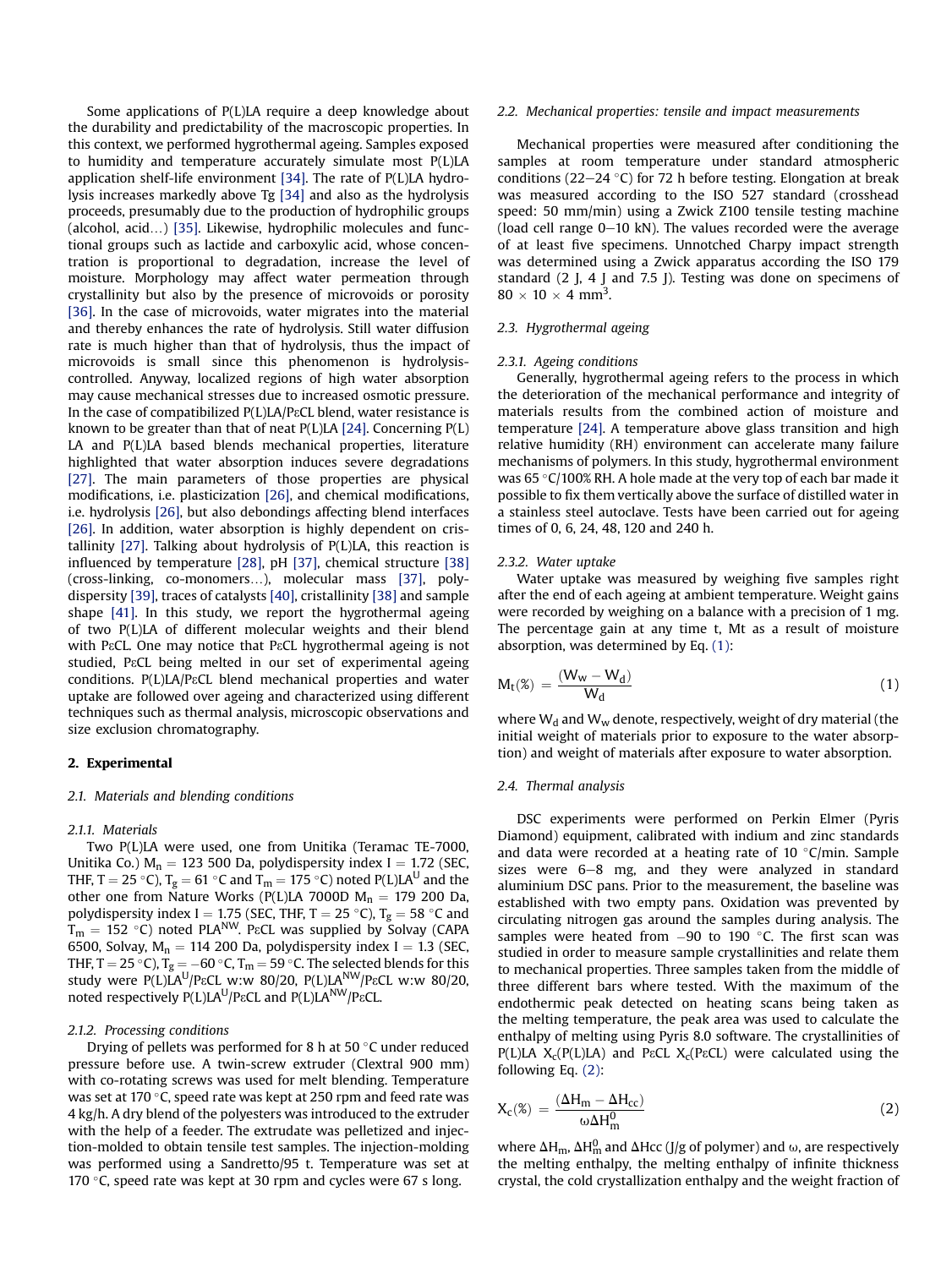each component. We used  $\Delta H_m^0(P(L)LA) = 106$  J/g [42] and ΔH<sub>m</sub>(PεCL) = 139 J/g [43].

#### 2.5. Environmental scanning electron microscopy

The morphology of the polymer blends was examined with a QUANTA 200 FEG (FEI Company) environmental scanning electron microscope. Injection-molded bars were fractured in liquid nitrogen and stuck to aluminium stubs. In order to prevent P(L)LA degradation by the electron beam, samples were then coated with carbon using a Carbon Evaporation Device CED030 (Balzers). Once the pressure was obtained ( $P = 10^{-2}$  mbar) the coating was carried out for 15 min. The thickness of the carbon layer obtained was around 15 nm. ESEM experimental observation conditions were very low pressure (around  $10^{-7}$  Torr), voltage 2–5 kV and work distance 8 mm.

#### 2.6. Size exclusion chromatography

Molecular weights were determined by size exclusion chromatography (SEC) using a Waters equipment fitted with a 60 cm long column equipped with PLgel as the stationary phase, THF at 1  $\text{cm}^3/\text{min}$  flow rate as the mobile phase, and a Waters 410 refractometric detector, as reference to polystyrene standards. Typically, polymer (10 mg) was dissolved in 2  $\text{cm}^3$  of THF and the resulting solution was filtered on a 0.45 mm Millipore filter before injection of 20 mL of sample solution.  $M_n$  and  $M_w$  are expressed according to calibration using polystyrene standards.

#### 3. Results and discussion

### 3.1. Comparison of  $P(L)LA<sup>U</sup>$  and  $P(L)LA<sup>NW</sup>$  properties

#### 3.1.1. Water absorption

Fig. 1 shows water uptake of  $P(L)LA^{U}$  and  $P(L)LA^{NW}$  as a function of hygrothermal ageing time. For both types of polymers the evolution of water uptake could be divided in two parts: a first part related to a Fickian behavior of water absorption, characterized by a non-linear increase, up to 24 h of ageing followed by a plateau, regardless of the crystallinity or molecular weight of the samples. Literature had previously reported P(L)LA water absorption Fickian behavior [44]. The second part of the curve, above 120 h of ageing corresponds to a significant water uptake increase from 0.8% to 1.4% for  $P(L)LA^{NW}$  and from 0.6% to 1.2% for  $P(L)LA^{U}$ . Water uptake increases at long ageing times are probably associated with osmotic cracking phenomenon [45]. An osmotic cracking phenomenon



Fig. 1. Water absorption of  $P(L)LA^{U}$  and  $P(L)LA^{NW}$  as a function of hygrothermal ageing (O) neat  $P(L)LA^{NW}$ ; ( $\triangle$ )  $P(L)LA^{U}$ .

originates from an influx of water into the polymer matrix inducing an osmotic pressure, due to formed oligomer poor diffusivity and strong water affinity for these hydrophilic oligomer solutes within the polymer matrix. One would expect that P(L)LA<sup>NW</sup> higher molecular weight compared to P(L)LA $^{\rm U}$  would be related to lower water uptakes since P(L)LA<sup>NW</sup> chain mobility would be lower, thus inducing a lower diffusion of water molecules in the polymer. But, eventually our results highlighted that crystallinity seemed to be the most significant factor as  $X_c(P(L)LA^U)$  was higher than  $X_c(P(L))$  $LA<sup>NW</sup>$ ) thus possibly reducing chain mobility and water diffusion for  $P(L)LA^{U}$  based blends.

#### 3.1.2. Crystallinity

DSC first heating scans are given for  $P(L)LA^{U}$  and  $P(L)LA^{NW}$  as a function of ageing time in Table 1. Before ageing the glass transition temperatures (T<sub>g</sub>) are respectively around 65 °C and 61 °C, for P(L)LA<sup>U</sup> and P(L)LA<sup>NW</sup>, cold crystallization temperature T<sub>cc</sub> are respectively 104 °C and 97 °C while P(L)LA<sup>U</sup> has a crystallizationmelting temperature  $T_{cm}$  at 158  $\degree$ C. The intensity of the later phenomenon is very small compared to those of cold crystallization and melting peak. Finally melting temperatures are 174  $\degree$ C for  $P(L)LA<sup>U</sup>$  and 151 °C for P(L)LA<sup>NW</sup>. Crystallinities of both P(L)LA (Fig. 2) increased as a function of ageing time before reaching a plateau at 120 h. Although the initial crystallinities and the trend over ageing were very similar for each P(L)LA, their crystallinities for comparable ageing times, and particularly when reaching the plateau, were significantly different. Indeed, for long ageing time,  $X_c(P(L)LA^U) = 42\%$  while  $X_c(P(L)LA^{NW}) = 28\%$ . P(L)LA<sup>U</sup> higher crystallization compared to  $P(L)LA^{NW}$  may originate from  $P(L)LA^{U}$ possible higher enantiomeric purity, meaning that L/D lactide enantiomer ratio would be higher in  $P(L)LA^{U}$  than in  $P(L)LA^{NW}$ . Since we did not have the opportunity to characterize our P(L)LA lactide enantiomeric ratio, we can not conclude on this point. Besides, literature showed that hydrolysis of P(L)LA results in an increase of crystallinity [37] thanks to chemi-crystallization which corresponds to the crystallization of degraded chains of polymer. At this point, one may wonder whether  $P(L)LA<sup>U</sup>$  higher crystallinity, during ageing, could originate from a higher chemi-crystallization due to a possible higher hydrolysis of  $P(L)LA<sup>U</sup>$  compared to  $P(L)LA<sup>NW</sup>$ . This hypothesis was not corroborated by SEC measurements which showed that both polymers molecular weight decreased comparatively (see Fig. 5). Concerning P(L)LA melting temperatures, they

Table 1

DSC parameters obtained from the first heating scan for neat  $P(L)LA<sup>U</sup>$  (a) and neat P(L)LA<sup>NW</sup> (b) as a function of ageing.

| (a)                          |                   |                           |                           |                               |                           |                   |                       |              |
|------------------------------|-------------------|---------------------------|---------------------------|-------------------------------|---------------------------|-------------------|-----------------------|--------------|
| $P(L)LA^{U}/$<br>ageing time | $T_g (^{\circ}C)$ | $T_{cc1}$<br>$(^\circ C)$ | $\Delta H_{cc1}$<br>(J/g) | $T_{cm}$ (°C)                 | $\Delta H_{cc2}$<br>(J/g) | $T_m (^{\circ}C)$ | $\Delta H_m$<br>(J/g) | $\chi_c(\%)$ |
| $\mathbf{0}$                 | 63.1              | 104                       | 24.9                      | 157.9                         | 1.2                       | 174.5             | 33.4                  | 6.8          |
| $\overline{2}$               | 61.2              | 97                        | 20.8                      | 156.4                         | 0.6                       | 174.2             | 33.6                  | 11.7         |
| 6                            | 62.4              | 98.2                      | 10                        | 155.7                         | 1.2                       | 174.3             | 43.5                  | 30.5         |
| 24                           | 60.5              | 77                        | 2.5                       | 155.2                         | 1.6                       | 174.4             | 39.5                  | 33.4         |
| 48                           | 61.3              | 76                        | 0.1                       |                               |                           | 173.7             | 40.1                  | 37.1         |
| 120                          | 60.4              | 75                        | 0.1                       |                               |                           | 171.5             | 45.4                  | 42.8         |
| 240                          | 60.3              | 76                        | 0.1                       |                               |                           | 171.1             | 48.3                  | 45.6         |
| (b)                          |                   |                           |                           |                               |                           |                   |                       |              |
|                              |                   |                           |                           |                               |                           |                   |                       |              |
| $P(L)LA^{NW}$<br>ageing time | $T_g (^\circ C)$  | $T_{cc1}$ (°C)            |                           | $\Delta H_{\text{cc1}}$ (J/g) | $T_m$ (°C)                |                   | $\Delta H_{m}$ (J/g)  | $\chi_c(\%)$ |
| $\mathbf{0}$                 | 61.3              | 97                        |                           | 12.8                          | 151.7                     | 17                |                       | 3.9          |
| 2                            | 60.7              | 98.5                      |                           | 10.5                          | 150.1                     | 16                |                       | 5.2          |
| 6                            | 61.1              | 98.9                      |                           | 8.4                           | 149.9                     | 16.4              |                       | 7.5          |
| 24                           | 61.1              | -                         |                           |                               | 151.4                     | 9.4               |                       | 8.9          |
| 48                           | 59.7              |                           |                           |                               | 149.8                     | 26.3              |                       | 24.8         |
| 120                          | 59.3              |                           |                           |                               | 150.4                     | 29.3              |                       | 27.6         |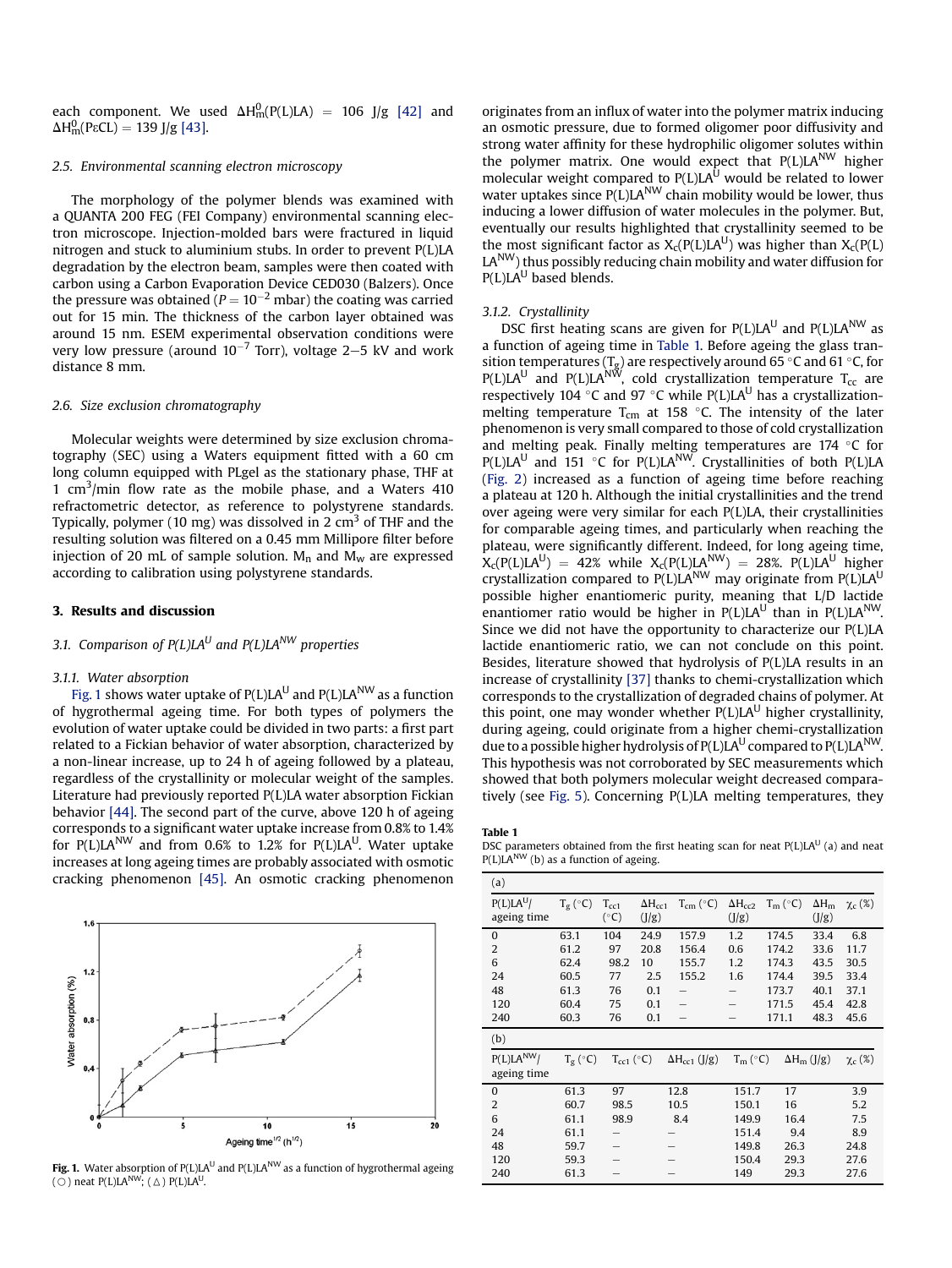

**Fig. 2.** Crystallinity of P(L)LA<sup>U</sup> and P(L)LA<sup>NW</sup> as a function of hygrothermal ageing ( $\odot$ ) neat P(L)LA<sup>NW</sup>; ( $\triangle$ ) P(L)LA<sup>U</sup>.

remained constant, throughout hygrothermal ageing, showing that the crystalline phases obtained by annealing at 65  $\degree$ C were very similar to the one obtained at cooling after molding, and that crystalline lamellae was not significantly attacked by hydrolysis. Finally, one may relate  $P(L)LA^{U}$  lower water uptake, highlighted previously, to its higher crystallinity compared to  $P(L)LA^{NW}$ .

## 3.1.3. Mechanical properties: elongation at break and impact strength

The tensile elongation at break of  $P(L)LA<sup>U</sup>$  and  $P(L)LA<sup>NW</sup>$  are given in Fig. 3. Both polymers had low initial elongation at break, making it difficult to compare the evolution of this property as a function of ageing time. Both polymer elongations at break decreased proportionally to ageing time. Fig. 4 follows the evolution of impact strength during ageing. P(L)LANW initial impact strength was higher than the one of  $P(L)LA^{U}$ . This difference was observed throughout ageing except for long ageing time (240 h) when impact strengths became almost identical. We can assume that  $P(L)\overline{L}A^{NW}$  better impact strength was mainly related to its lower crystallinity and higher molecular weight. Both polymer impact strengths lowered down during ageing. Still, in the case of P(L)LA<sup>NW</sup> this decrease was drastic above 120 h of ageing while for  $P(L)LA<sup>U</sup>$  a linear decrease was observed. The evolution of impact strength during ageing can be related to water absorption. Indeed, whereas no plasticization effect was observed throughout ageing, chemical degradation was highlighted by SEC. One should note that both molecular weight and impact strength had comparable evolutions as a function of time.



Fig. 3. Elongation at break of  $P(L)LA<sup>U</sup>$  and  $P(L)LA<sup>NW</sup>$  as a function of hygrothermal ageing ( $\bigcirc$ ) neat P(L)LA<sup>NW</sup>; ( $\triangle$ ) P(L)LA<sup>U</sup>.



Fig. 4. Impact strength of  $P(L)LA<sup>U</sup>$  and  $P(L)LA<sup>NW</sup>$  as a function of hygrothermal ageing ( $\bigcirc$ ) neat P(L)LA<sup>NW</sup>; ( $\bigtriangleup$ ) P(L)LA<sup>U</sup>.

#### 3.1.4. Molecular weight evolution

Size Exclusion Chromatography measurements showed that both polymer molecular weights decreased very comparatively (see Fig. 5), regardless of their initial molecular weights and their initial crystallinities. The evolution of molecular weight in the case of an autocatalytic hydrolysis reaction is given by Eq. (3):

$$
Ln M_{n,t} = Ln M_{n,0} - kt \tag{3}
$$

 $M<sub>n,t</sub>$  is the number average molecular weight at time t,  $M<sub>n,o</sub>$  is the number average molecular weight at time zero, and k is the hydrolysis rate constant. This kinetic was derived by Pitt et al. [46] and were again supported by Tsuji [47]. Results for  $P(L)LA^{NW}$ are  $k = -1.25 \times 10^{-6}$  s<sup>-1</sup> (correlation coefficient  $R^2 = 0.93$ ) and for P(L)LA <sup>U</sup> are k =  $-6.38 \times 10^{-7}$  s<sup>-1</sup> (correlation coefficient R<sup>2</sup> = 0.92). Those results are in good agreement with previous findings [48].

In addition, one may notice that  $P(L)LA^{U}$  higher water uptake compared to  $P(L)LA^{NW}$ , did not lead to higher degradation thus highlighting the complex connection between water uptake and hydrolysis.

### 3.2. Properties of  $P(L)LA/P\epsilon CL$  blends:  $P(L)LA^U/P\epsilon CL$ blends and  $P(L)LA^{NW}/P_{8}CL$  blends

#### 3.2.1. Water absorption

Figs. 6 and 7 show water uptake of  $P(L)LA<sup>U</sup>/P\epsilon CL$  and  $P(L)LA<sup>NW</sup>/P\epsilon CL$ P<sup>2</sup>CL as a function of hygrothermal ageing time. For both types of P(L)LA, water uptakes were different from the neat homopolymers. Even though a non-linear initial increase followed by a plateau, both related to water absorption Fickian behavior, were observed,



Fig. 5. Plot Ln(Mn) versus ageing time for neat ( $\Delta$ ) P(L)LA<sup>U</sup> and neat ( $\odot$ ) P(L)LA<sup>NW</sup>.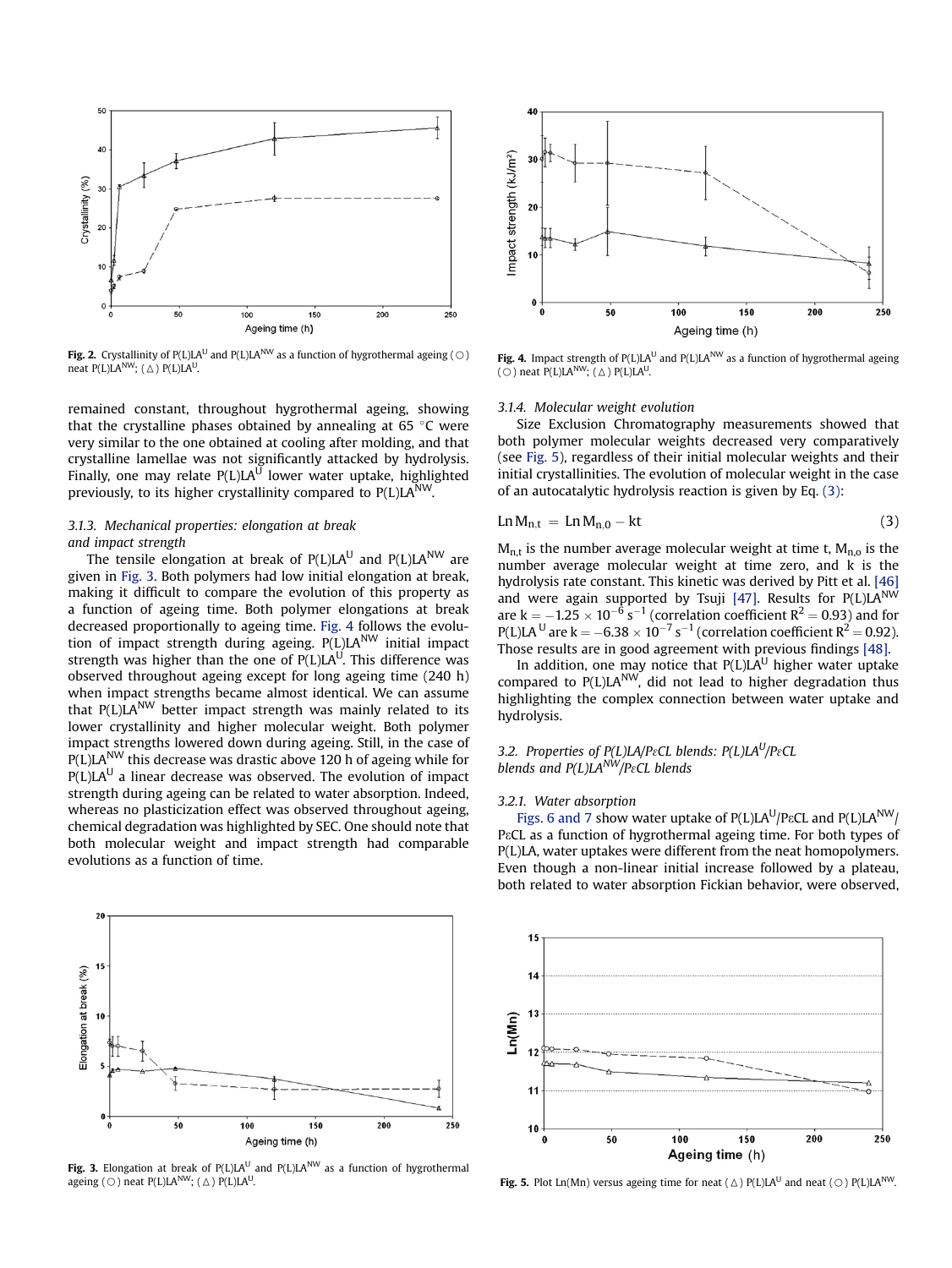

Fig. 6. Effect of blending with PECL on P(L)LA<sup>NW</sup> based blend water absorption as a function of hygrothermal ageing ( $\bigcirc$ ) P(L)LA<sup>NW</sup>; ( $\bullet$ ) P(L)LA<sup>NW</sup>/P<sub>8</sub>CL.

no water uptake increase, at 240 h of ageing, was identified for both P(L)LA/P<sup>εCL</sup> blends. This means that the osmotic cracking phenomenon observed on P(L)LA might not occur. This observation could be justified in that water molecules may have gone preferably into PECL [38], thus reducing the degradation and the formation of P(L)LA oligomers. This hypothesis is plausible since our hygrothermal test was run at 65 °C, above P $\operatorname{\mathsf{cCL}}$  melting temperature,  $T_{\rm m}^{\rm PgCL} = 59$  °C. Then, at 65 °C, regardless of P $\epsilon$ CL hydrophobicity, water molecules diffusivity should be more pronounced in P&CL than in P(L)LA. Still, if this was true, one would anticipate that P(L) LA would degrade slower when blended to P&CL than when pure. Unfortunately, we could not corroborate this hypothesis to P(L)LA based blend molecular weight. Indeed one single elution peak was observed for all blends, when using size exclusion chromatography. In addition, we failed to selectively extract P $\epsilon$ CL or P(L)LA from the blends in order to characterize them. Nevertheless, our study reports that for hygrothermal tests run at 65 °C, water uptakes over ageing were very similar when comparing  $P(L)LA/P\epsilon CL$  blends to neat P(L)LA. In addition, for long ageing times (240 h) blend water uptakes were lower than neat P(L)LA.

#### 3.2.2. Crystallinity

Fig. 8 represents the crystallinities of both blends as a function of ageing time while DSC first heating scans are listed as a function of ageing time in Table 2. DSC curves of  $P(L)LA^{U}/P\epsilon CL$  and  $P(L)LA^{NW}/P\epsilon CL$ P<sup>εCL</sup> showed that PεCL and P(L)LA melting peaks were different, which was a proof of low compatibility of those two polymers. Besides  $T_{\rm m}^{\rm P8CL} = 59$  °C, then hiding both P(L)LA glass transitions.



Fig. 7. Effect of blending with PECL on P(L)LA<sup>U</sup> based blend water absorption as a function of hygrothermal ageing ( $\triangle$ ) P(L)LA<sup>U</sup>; ( $\triangle$ ) P(L)LA<sup>U</sup>/P $\epsilon$ CL.



Fig. 8. Effect of blending with P $ECL$  on P(L)LA<sup>NW</sup> and P(L)LA<sup>U</sup> crystallinity as a function of hygrothermal ageing  $(\triangle)$  P(L)LA<sup>U</sup>; (A) P(L)LA<sup>U</sup>/P<sub>8</sub>CL;  $(\bigcirc)$  P(L)LA<sup>NW</sup>; (O) P(L)LA<sup>NW</sup>/ P<sub>g</sub>CL.

Before ageing, the initial crystallinities of the two blended P(L)LA were much higher than pure P(L)LA (about 40% for blends compared to about 5% for neat P(L)LA). Similar profiles of P(L)LA crystallinity have been observed in the literature [28] and were accredited to a typical nucleating effect of P $\epsilon$ CL on P(L)LA characterized by higher crystallization rates of blended P(L)LA. Yet, after

#### Table 2

DSC parameters obtained from the first heating scan for  $P(L)LA^{U}/P\epsilon CL$  blend (a and b respectively) and P(L)LA<sup>NW</sup>/P<sup>εCL</sup> blend (c and d respectively) as a function of ageing time.

| (a)                        |                          |                          |                         |                                                                                          |                    |                   |      |                    |              |
|----------------------------|--------------------------|--------------------------|-------------------------|------------------------------------------------------------------------------------------|--------------------|-------------------|------|--------------------|--------------|
| $P(L)LA^{NW}/$ ageing time |                          |                          |                         | $T_g\, (^{\circ}C)\,T_{cc1}\, (^{\circ}C)\,~ \Delta H_{cc1}\, (J/g)\,~T_m\, (^{\circ}C)$ |                    |                   |      | $\Delta H_m$ (J/g) | $\chi_c$ (%) |
| 0                          |                          |                          | 94.8                    | 4.7                                                                                      | 153.7              |                   | 20.5 |                    | 14.9         |
| $\overline{c}$             |                          | $\overline{\phantom{0}}$ | 95.9                    | $\overline{\mathbf{4}}$                                                                  | 153                |                   | 19.3 |                    | 14.4         |
| 6                          |                          |                          | 95.9                    | 3.9                                                                                      | 153                |                   | 19.3 |                    | 14.5         |
| 24                         |                          |                          | 95.9                    | 0.5                                                                                      | 153                |                   | 15.9 |                    | 14.5         |
| 48                         |                          |                          |                         |                                                                                          | 153                |                   | 20.5 |                    | 19.3         |
| 120                        |                          |                          |                         |                                                                                          | 152.7              |                   | 21.6 |                    | 20.4         |
| 240                        |                          |                          |                         |                                                                                          | 155.1              |                   | 25.8 |                    | 24.3         |
| (b)                        |                          |                          |                         |                                                                                          |                    |                   |      |                    |              |
| P&CL/ageing time           |                          | $T_m (°C)$               |                         |                                                                                          | $\Delta H_m$ (J/g) |                   |      | $\chi_c$ (%)       |              |
| $\bf{0}$                   |                          |                          | 62.1                    |                                                                                          | 17.3               |                   |      |                    | 43.2         |
| $\overline{c}$             | 61.3<br>16.3             |                          |                         |                                                                                          |                    |                   | 45.7 |                    |              |
| 6                          |                          |                          | 61.3                    |                                                                                          | 16.3               |                   |      |                    | 44.9         |
| 24                         | 61.3<br>16.3             |                          |                         |                                                                                          |                    |                   |      | 44.9               |              |
| 48                         | 60.0<br>16.3             |                          |                         |                                                                                          |                    |                   |      | 35.9               |              |
| 120                        |                          |                          | 58.5                    |                                                                                          | 17.3               |                   |      |                    | 31.5         |
| 240                        |                          |                          | 59.0                    |                                                                                          | 20.6               |                   |      |                    | 24.9         |
| (c)                        |                          |                          |                         |                                                                                          |                    |                   |      |                    |              |
| $P(L)LA^{U}/$              | $T_g$ (°C)               | $T_{cc1}$ (°C)           | $\Delta H_{cc1}$        | $T_{cm}$ (°C)                                                                            | $\Delta H_{cc2}$   | $T_m (^{\circ}C)$ |      | $\Delta H_m$       | $\chi_c(\%)$ |
| ageing time                |                          |                          | (J/g)                   |                                                                                          | (J/g)              |                   |      | (J/g)              |              |
| $\bf{0}$                   | $\overline{\phantom{0}}$ | 85.2                     | 12.9                    | 153.2                                                                                    | 1.1                | 171.5             |      | 33.9               | 18.8         |
| $\overline{c}$             |                          | 85.2                     | 10.3                    | 153.1                                                                                    | $\mathbf{1}$       | 170.3             |      | 45.8               | 34.5         |
| 6                          |                          | 85.2                     | 9.9                     | 153                                                                                      | 0.9                | 171.3             |      | 47.4               | 34.5         |
| 24                         |                          | 72.7                     |                         | 153.5                                                                                    | 0.5                | 170.6             |      | 37.3               | 34.7         |
| 48                         |                          |                          |                         |                                                                                          |                    | 171.4             |      | 39                 | 36.8         |
| 120                        |                          |                          |                         |                                                                                          |                    | 171.1             |      | 44.2               | 41.7         |
| 240                        |                          |                          |                         |                                                                                          |                    | 170.3             |      | 47.9               | 45.2         |
| (d)                        |                          |                          |                         |                                                                                          |                    |                   |      |                    |              |
| P&CL/ageing time           |                          |                          | $T_m$ ( ${}^{\circ}C$ ) |                                                                                          | $\Delta H_m$ (J/g) |                   |      |                    | $\chi_c(\%)$ |
| 0                          |                          |                          | 61.6                    |                                                                                          | 9.3                |                   |      |                    | 33.3         |
| $\overline{2}$             |                          |                          | 61.2                    |                                                                                          | 9.4                |                   |      |                    | 33.9         |
| 6                          |                          |                          | 61.2                    |                                                                                          | 9.4                |                   |      |                    | 33.9         |
| 24                         |                          |                          | 61.2                    |                                                                                          | 9.9                |                   |      |                    | 35.9         |
| 48                         |                          |                          | 61.2                    |                                                                                          | 11.0               |                   |      |                    | 39.6         |
| 120                        |                          |                          | 61.2                    |                                                                                          | 11.9               |                   |      |                    | 42.9         |
| 240                        |                          |                          | 61.2                    |                                                                                          | 12.3               |                   |      |                    | 44.4         |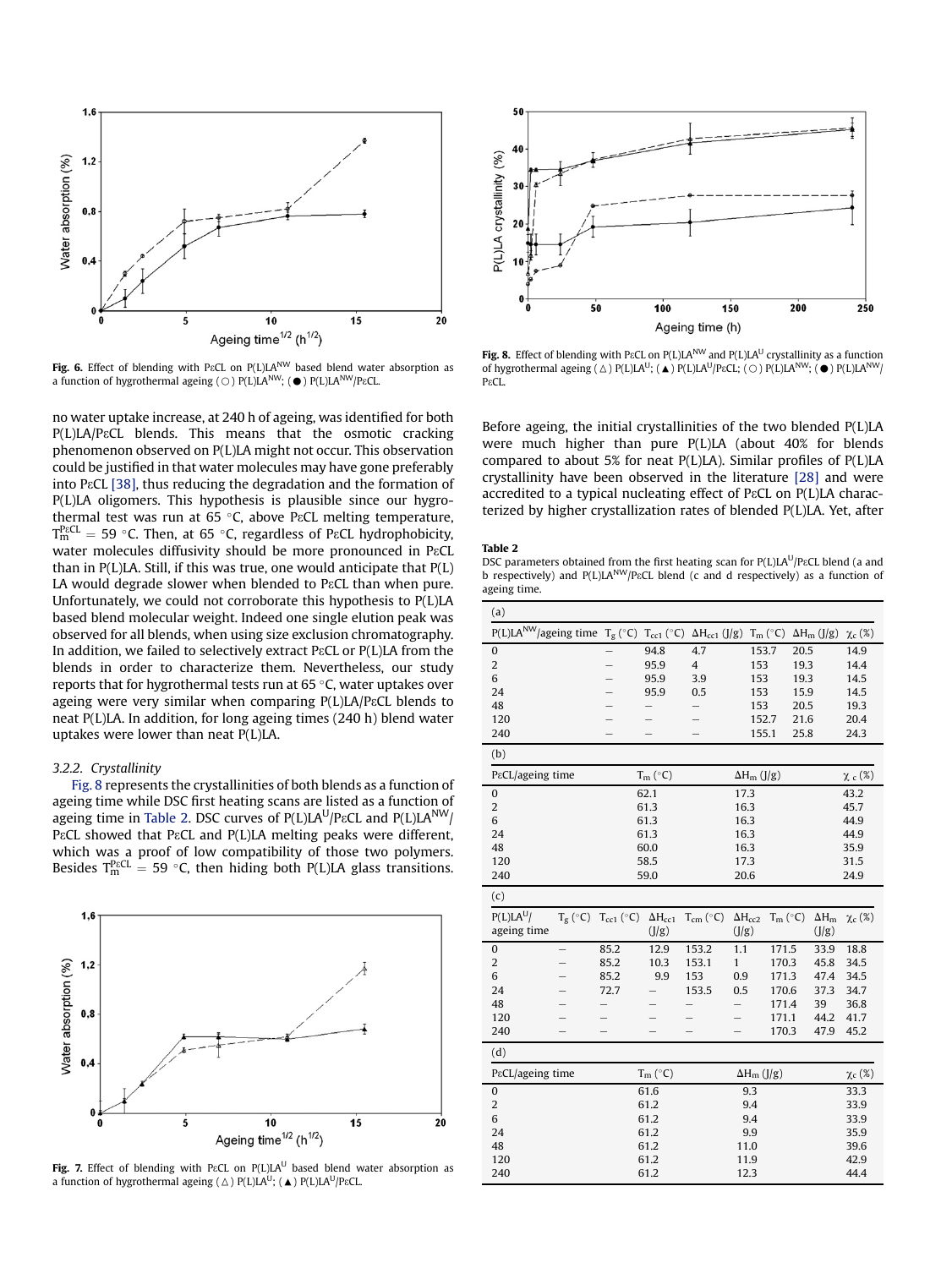

Fig. 9. PECL crystallinity when blended to  $P(L)LA^{NW}$  and  $P(L)LA^{U}$  as a function of hygrothermal ageing ( $\triangle$ ) P $\epsilon$ CL in P(L)LA<sup>U</sup> based blend; ( $\bullet$ ) P $\epsilon$ CL in P(L)LA<sup>NW</sup> based blend.

hygrothermal ageing began, the crystallinities of blended P(L)LA became very similar to pure aged  $P(L)LA$  crystallinities.  $X_c$  increased as a function of ageing time before it reached a plateau at 120 h. Again, the trend over ageing was the same for each P(L)LA while the crystallinities at the plateau were significantly different depending on the type of P(L)LA,  $X_c(P(L)LA^U)$  being higher than  $X_c(P(L)LA^{NW})$ .

It was unexpected that, during ageing at 65 °C, P $\mathrm{\varepsilon\mathsf{CL}}$  would not have increased P(L)LA crystallinity. In previous studies [28] the effect of PɛCL on P(L)LA occurs above 120 °C, which is typical of P(L) LA crystallization temperature [49] at cooling. At the temperature of 120 °C, blended P(L)LA crystallizes faster compared to pure P(L) LA, either because of a possible plasticization effect due to  $PeCL$ oligomeric fractions or because of an heterogeneous nucleation effect of PεCL on P(L)LA. In fact, in the later case, the interface of the phase-separated domains may provide favorable nucleation sites for crystallization and therefore, the crystallization rate of P(L)LA could be promoted by a nucleation barrier lower than that of pure P(L)LA melt [28]. But neither of those two phenomena were observed in our set of experimental ageing conditions at 65 °C, suggesting temperature may also impact on the ability of P<sub>ε</sub>CL to promote P(L)LA crystallization.

Concerning P3CL initial crystallinity (Fig. 9), a slight dependence on P(L)LA molecular weight was observed since  $X_c(P\varepsilon CL) = 35\%$  in  $P(L)LA^{U}/P\epsilon CL$  and  $X_c(P\epsilon CL) = 42\%$  in  $P(L)LA^{NW}/P\epsilon CL$ . Besides, the evolution of P&CL crystallinity as a function of ageing time could not be interpreted easily as P $\mathrm{cCL}$  was melted during ageing at 65 °C. Besides, throughout hygrothermal ageing both blended P(L)LA



Fig. 11. Effect of P $ECL$  on P(L)LA<sup>U</sup> based blend elongation at break as a function of hygrothermal ageing ( $\triangle$ ) neat P(L)LA<sup>U</sup>; ( $\triangle$ ) P(L)LA<sup>U</sup>/PCL.

melting temperatures remained constant and respectively equal to virgin P(L)LA, showing that annealing did induce the same crystalline phases.

## 3.2.3. Mechanical properties: elongation at break and impact strength

The tensile elongation at break of  $P(L)LA^{U}/P\epsilon CL$  and  $P(L)LA^{NW}/P\epsilon CL$ P<sup>ε</sup>CL are given in Figs. 10 and 11. Both blends had low initial elongations at break, making it difficult to conclude on the effect of morphology on this particular property. Anyway, while initial elongation of P(L)LA<sup>NW</sup>/P&CL was higher than pure P(L)LA<sup>NW</sup>, the elongation of  $P(L)LA^{U}/P\epsilon CL$  was pretty much the same than pure  $P(L)LA^{U}$ . Literature observed that for tensile bars made out of  $P(L)$ LA/P&CL immiscible blends, the degree of mixing and the crystallinity were critical parameters of the elongation at break [37]. Our results showed that P(L)LA<sup>NW</sup> crystallinity was enhanced when blended to P&CL which did not account for its relatively improved elongation at break. Still,  $P(L)LA<sup>U</sup>$  crystallinity remained the same when blended to PεCL, explaining somehow that its elongation at break was not improved. For both blends, elongation at break decreased proportionally to ageing time, showing no special evidence of any plasticization effect due to water in the polymers. Figs. 12 and 13 give the evolution of impact strength for P(L)LA<sup>U</sup>/ PɛCL and P(L)LA $^{\rm NW}$ /PɛCL during ageing. It is clear that P(L)LA $^{\rm U}$ /PɛCL impact strength did not differ significantly from pure  $P(L)LA<sup>U</sup>$ . However, P(L)LA<sup>NW</sup>/P<sup>εCL</sup> initial impact strength was higher than pure  $P(L)LA^{NW}$ . At this point, it is interesting to notice that for  $P(L)$ LANW based blends, P(L)LANW initial crystallinity was higher



Fig. 10. Effect of P&CL on P(L)LA<sup>NW</sup> based blend elongation at break as a function of hygrothermal ageing ( $\bigcirc$ ) neat P(L)LA<sup>NW</sup>; ( $\bigcirc$ ) P(L)LA<sup>NW</sup>/PCL.



Fig. 12. Effect of PECL on P(L)LA<sup>NW</sup> based blend impact strength as a function of hygrothermal ageing ( $\bigcirc$ ) neat P(L)LA<sup>NW</sup>; ( $\bigcirc$ ) P(L)LA<sup>NW</sup>/PCL.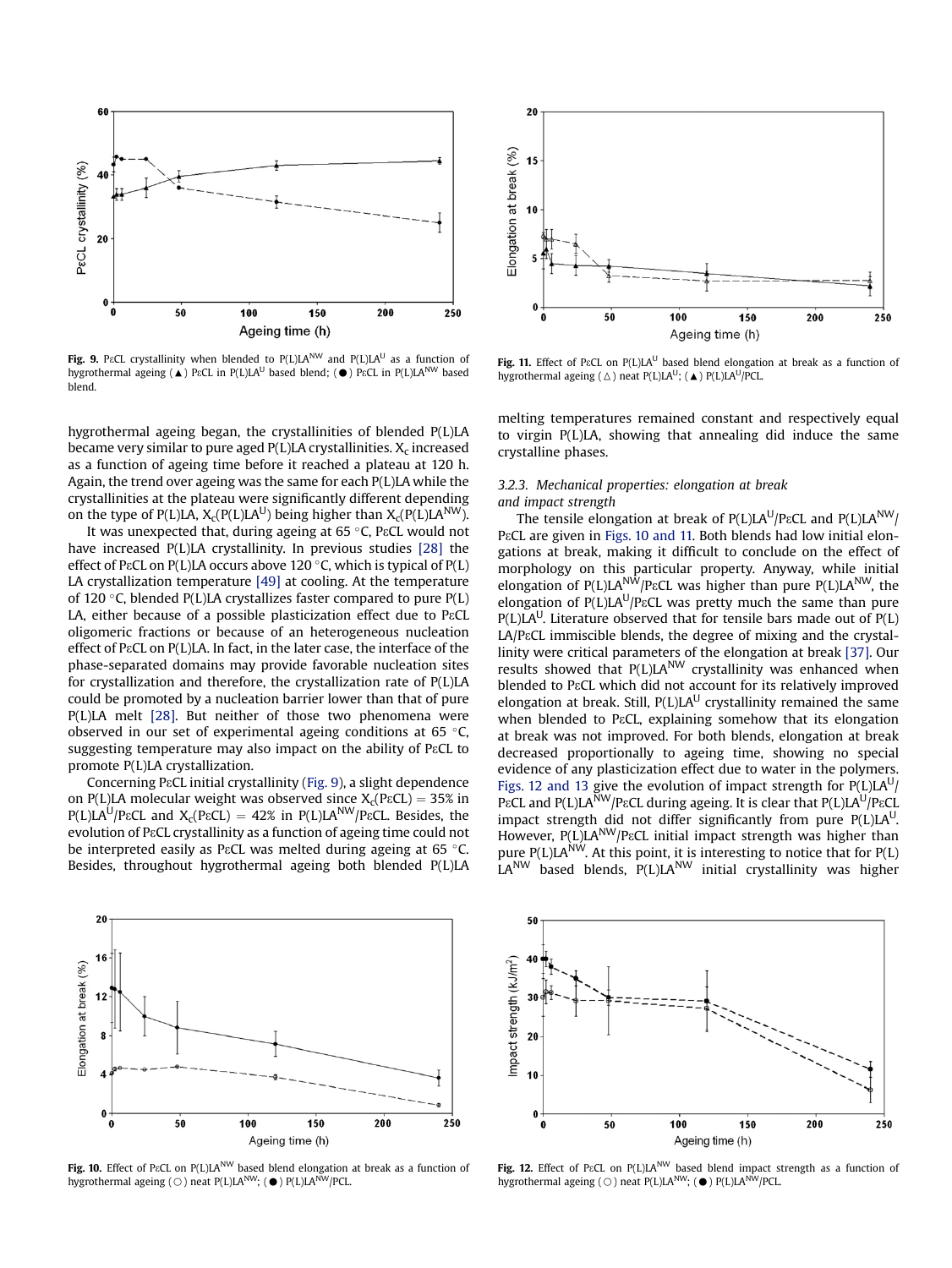

Fig. 13. Effect of PECL on P(L)LA<sup>U</sup> based blend impact strength as a function of hygrothermal ageing ( $\Delta$ ) P(L)LA<sup>U</sup>; ( $\blacktriangle$ ) P(L)LA<sup>U</sup>/P<sub>8</sub>CL.

compared to pure  $P(L)LA^{NW}$ . While one would expect impact strength to drop down proportionally to crystallinity it was the opposite that was observed with  $P(L)LA^{NW}$ . This phenomenon is probably associated with the level of mixture of two components developed during extrusion. Finally, for P(L)LA<sup>NW</sup>/P&CL one could also assume that this aptitude of elongation could be related to the presence of P&CL in the matrix and to its good level of mixture or to a better interaction between  $P(L)LA^{NW}$  and P $ECL$  than between  $P(L)$ LAU and P $\epsilon$ CL. The evolution of  $P(L)LA<sup>NW</sup>/P\epsilon$ CL impact strength was as follows, first a non-linear decrease followed by plateau after 48h of ageing, regardless of the crystallinity or molecular weight of the samples. Then above 120 h, impact strength decreased drastically. One may notice that before 120 h, the evolution of impact strength followed almost the same trend than water absorption, which could be related to hydrolysis or decohesion of the blend. While, above 120 h, impact strength decreased strongly, no variation of water uptake was observed, then highlighting the competition of different phenomena in the evolution of impact strength.

#### 3.2.4. Morphology

Environmental scanning electron microscopy was used to investigate the microstructure, as a function of ageing (Fig. 14), of P (L)LA<sup>U</sup>/P $\epsilon$ CL and P(L)LA<sup>NW</sup>/P $\epsilon$ CL blends. The initial microstructure of both blends was characterized by relatively small spherical inclusions of what was assumed to be P $\epsilon$ CL in P(L)LA matrix (see (a) and (c)). The particles had diameters ranging from 0.3  $\mu$ m to 0.6  $\mu$ m and appeared to be isolated from each other by the matrix. Initial interfaces between the spherical inclusions and the matrix appeared to be sharp, suggesting there was little adhesion between the two phases for both blends. Those observations are consistent with the fact that P(L)LA and P&CL have fairly close thermal expansion coefficients and a difference in solubility parameter of less than one [50]. Anyway, thermodynamic compatibility between P(L)LA and P&CL is expected to be very small. Even though solubility parameters of the two hydrophobic polyesters are close suggesting the possibility of some degree of phase mixing, no significant acid-base interaction and/or hydrogen bonding between the two components can be expected thus accounting for the phaseseparated domain structure [28].

The evolution of morphology over ageing showed decohesion of the spherical inclusions from the main matrix for both blends. This phenomenon was particularly obvious for long ageing time such as 240 h (see (b) and (d)).



Fig. 14. ESEM fractured under liquid nitrogen as a function of ageing time P(L)LA<sup>U</sup>/P&CL, before ageing (a), P(L)LA<sup>U</sup>/P&CL, after 240 h of ageing (b), P(L)LA<sup>NW</sup>/P&CL, before ageing (c) and P(L)LA<sup>NW</sup>/PECL, after 240 h of ageing (d).